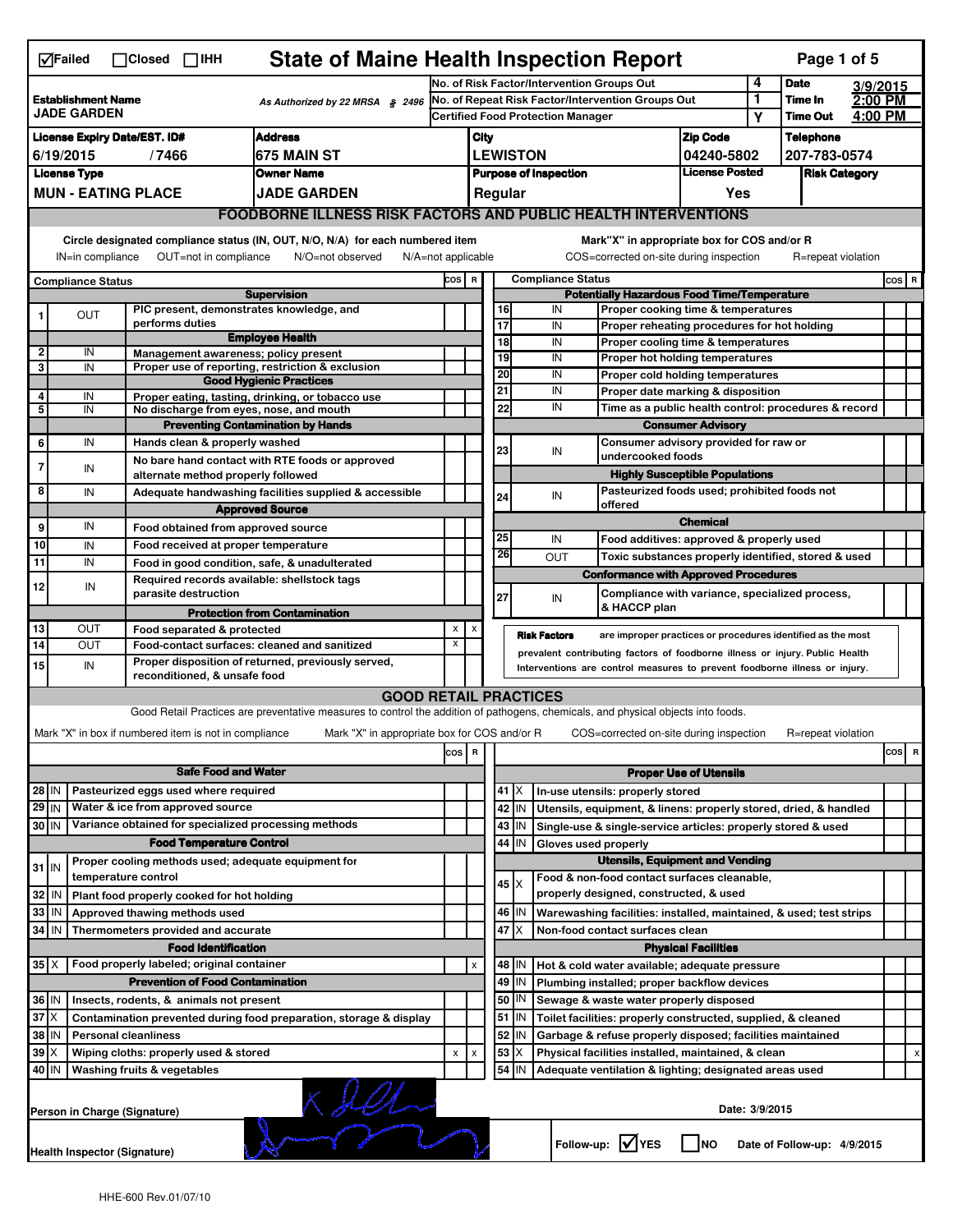|                                                                                     |             |  | <b>State of Maine Health Inspection Report</b> |                  |                                | Page 2 of 5                      |
|-------------------------------------------------------------------------------------|-------------|--|------------------------------------------------|------------------|--------------------------------|----------------------------------|
| <b>Establishment Name</b><br><b>JADE GARDEN</b>                                     |             |  | As Authorized by 22 MRSA § 2496                | 3/9/2015<br>Date |                                |                                  |
| License Expiry Date/EST. ID#<br><b>Address</b><br>675 MAIN ST<br>6/19/2015<br>/7466 |             |  | City / State<br><b>LEWISTON</b>                | /ME              | <b>Zip Code</b><br>104240-5802 | <b>Telephone</b><br>207-783-0574 |
|                                                                                     |             |  | <b>Temperature Observations</b>                |                  |                                |                                  |
| Location                                                                            | Temperature |  |                                                | <b>Notes</b>     |                                |                                  |
| coo;ler                                                                             | 38          |  |                                                |                  |                                |                                  |
| sandwich bar                                                                        | 36          |  |                                                |                  |                                |                                  |
| walk-in cooler                                                                      | 35          |  |                                                |                  |                                |                                  |
| hot water                                                                           | 110 plus    |  |                                                |                  |                                |                                  |



**Health Inspector (Signature)** 



**Date: 3/9/2015**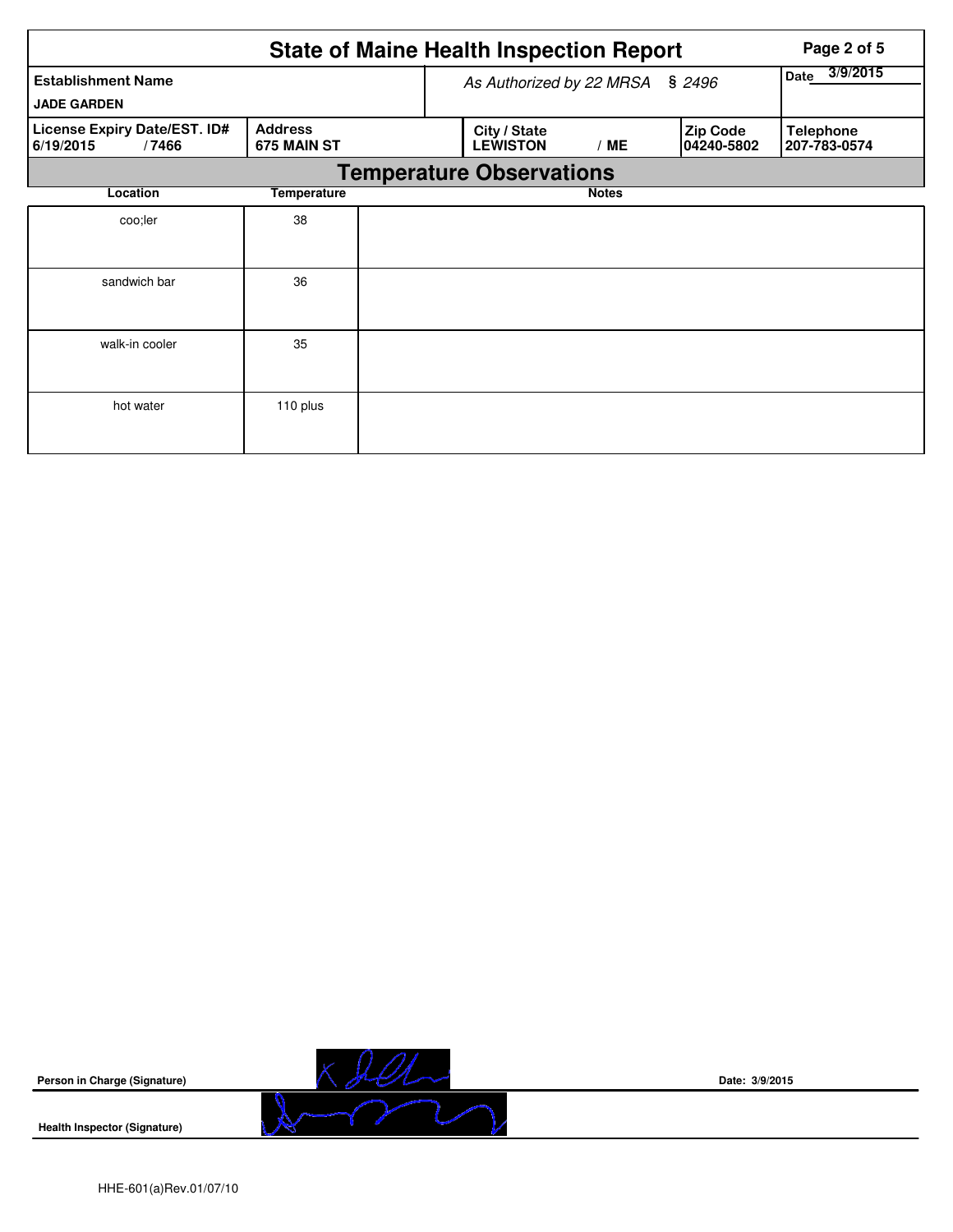|                                                                                                                                                                                                                          |                               | <b>State of Maine Health Inspection Report</b> |           |                               | Page 3 of 5             |  |  |  |
|--------------------------------------------------------------------------------------------------------------------------------------------------------------------------------------------------------------------------|-------------------------------|------------------------------------------------|-----------|-------------------------------|-------------------------|--|--|--|
| <b>Establishment Name</b>                                                                                                                                                                                                |                               |                                                |           |                               | 3/9/2015<br><b>Date</b> |  |  |  |
| <b>JADE GARDEN</b>                                                                                                                                                                                                       |                               |                                                |           |                               |                         |  |  |  |
| License Expiry Date/EST. ID#<br>6/19/2015<br>/7466                                                                                                                                                                       | <b>Address</b><br>675 MAIN ST | City / State<br><b>LEWISTON</b>                | <b>ME</b> | <b>Zip Code</b><br>04240-5802 |                         |  |  |  |
|                                                                                                                                                                                                                          |                               | <b>Observations and Corrective Actions</b>     |           |                               |                         |  |  |  |
| Violations cited in this report must be corrected within the time frames below, or as stated in sections<br>8-405.11 and 8-406.11 of the Food Code                                                                       |                               |                                                |           |                               |                         |  |  |  |
| 1: 2-102.11.(A).(B): C: The person in charge could not demonstrate required knowledge, either by complying with this code and no critical violations<br>during this inspection or not having a current CFPM certificate. |                               |                                                |           |                               |                         |  |  |  |
| INSPECTOR NOTES: did not understand about cross contamination-and other food code requirements                                                                                                                           |                               |                                                |           |                               |                         |  |  |  |
| 13: 3-302.11.(A).(1).(A): N: Raw Ready-to-Eat food not protected from cross contamination from raw animal foods during storage, preparation, holding,<br>or display.                                                     |                               |                                                |           |                               |                         |  |  |  |
| INSPECTOR NOTES: raw chicken stored above fresh produce-corretced on site                                                                                                                                                |                               |                                                |           |                               |                         |  |  |  |
| 14: 4-601.11.(A): C: Equipment food-contact surfaces and utensils are not clean to sight and touch.                                                                                                                      |                               |                                                |           |                               |                         |  |  |  |
| INSPECTOR NOTES: grinder-corrected on site                                                                                                                                                                               |                               |                                                |           |                               |                         |  |  |  |
| 26: 7-202.12.(A).(B): C: Poisonous or toxic materials are being improperly used / applied.                                                                                                                               |                               |                                                |           |                               |                         |  |  |  |
| <b>INSPECTOR NOTES: sanitizer too toxic-corrected on site</b>                                                                                                                                                            |                               |                                                |           |                               |                         |  |  |  |
| 35: 3-601.12.(D): N: Food presented for consumption not honestly presented due to added unidentified monosodium glutamate.                                                                                               |                               |                                                |           |                               |                         |  |  |  |
| INSPECTOR NOTES: need to ad the use of MSG on menus                                                                                                                                                                      |                               |                                                |           |                               |                         |  |  |  |
| 37: 3-305.11: N: Food not protected from contamination during storage.                                                                                                                                                   |                               |                                                |           |                               |                         |  |  |  |
| INSPECTOR NOTES: food not covered in walk-in cooler                                                                                                                                                                      |                               |                                                |           |                               |                         |  |  |  |
| 39: 3-304.14.(B).(1): N: Wiping cloths used for wiping counters and other equipment surfaces not held between uses in a chemical sanitizer.                                                                              |                               |                                                |           |                               |                         |  |  |  |
| INSPECTOR NOTES: wet cloths on counters-corretced on site                                                                                                                                                                |                               |                                                |           |                               |                         |  |  |  |
| 41: 3-304.12: N: Improper between-use storage of in-use utensils.                                                                                                                                                        |                               |                                                |           |                               |                         |  |  |  |
| INSPECTOR NOTES: meat cleaver stored in between sandwich bar and prep table                                                                                                                                              |                               |                                                |           |                               |                         |  |  |  |
| 45: 4-204.12: N: Equipment openings, closures and deflectors are improperly designed and constructed.                                                                                                                    |                               |                                                |           |                               |                         |  |  |  |
| INSPECTOR NOTES: refrigerator doors seals clean build up of food particles                                                                                                                                               |                               |                                                |           |                               |                         |  |  |  |
| 45: 4-204.16: N: Beverage tubing and/or cold plate improperly installed in contact with stored ice.                                                                                                                      |                               |                                                |           |                               |                         |  |  |  |
| INSPECTOR NOTES: ice cannot be in contact with cold plate/tubing-bar area                                                                                                                                                |                               |                                                |           |                               |                         |  |  |  |
| 47: 4-601.11.(B): C: Food contact surfaces of cooking equipment not clean.                                                                                                                                               |                               |                                                |           |                               |                         |  |  |  |
| INSPECTOR NOTES: Clean all cookig equipment                                                                                                                                                                              |                               |                                                |           |                               |                         |  |  |  |
| Person in Charge (Signature)                                                                                                                                                                                             |                               |                                                |           | Date: 3/9/2015                |                         |  |  |  |
|                                                                                                                                                                                                                          |                               |                                                |           |                               |                         |  |  |  |
| <b>Health Inspector (Signature)</b>                                                                                                                                                                                      |                               |                                                |           |                               |                         |  |  |  |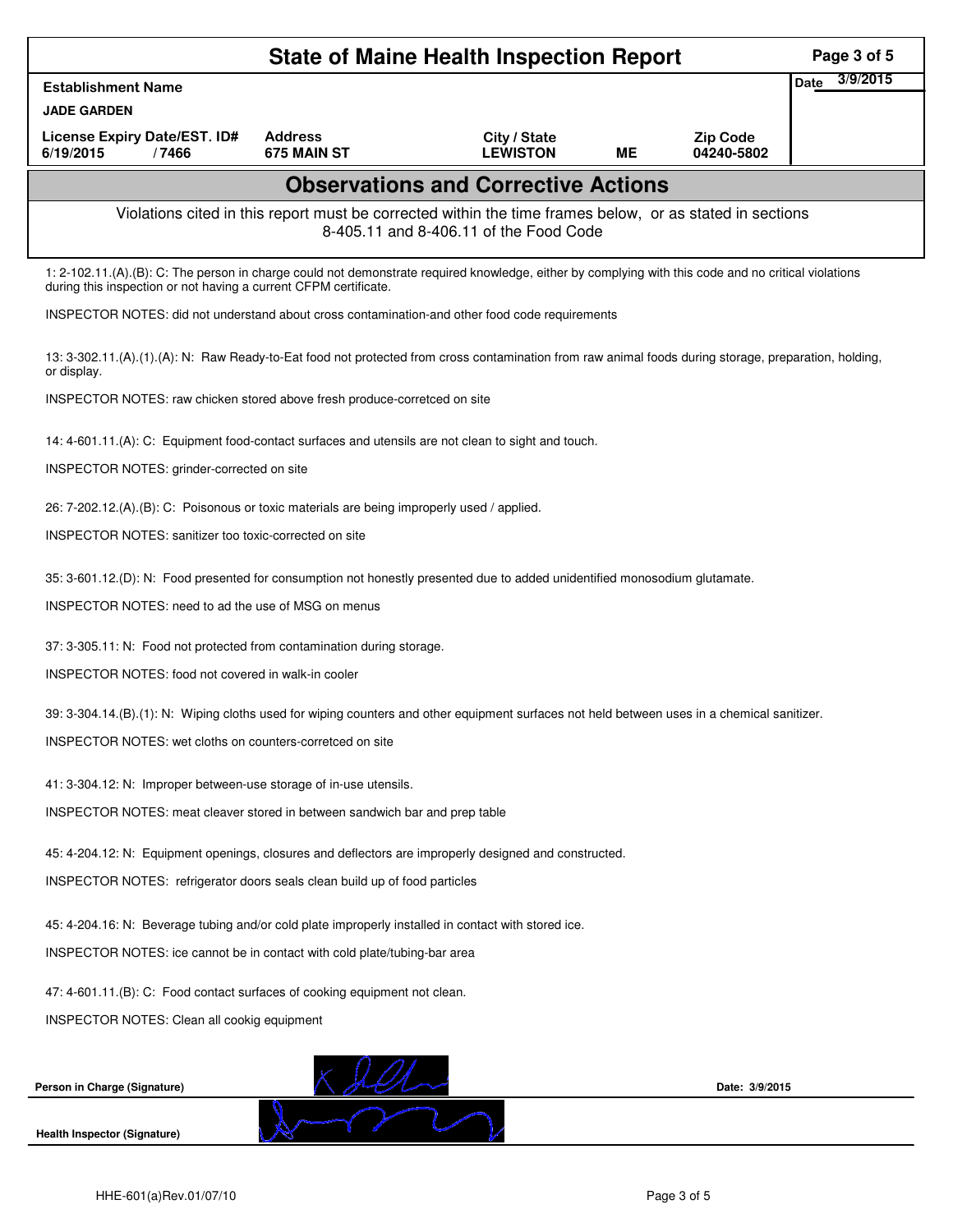| <b>State of Maine Health Inspection Report</b> |                                                                                                                                                    |                                                         |                                                                            |                                                                                                                                |           |                               |      | Page 4 of 5 |  |
|------------------------------------------------|----------------------------------------------------------------------------------------------------------------------------------------------------|---------------------------------------------------------|----------------------------------------------------------------------------|--------------------------------------------------------------------------------------------------------------------------------|-----------|-------------------------------|------|-------------|--|
|                                                | <b>Establishment Name</b>                                                                                                                          |                                                         |                                                                            |                                                                                                                                |           |                               | Date | 3/9/2015    |  |
|                                                | <b>JADE GARDEN</b>                                                                                                                                 |                                                         |                                                                            |                                                                                                                                |           |                               |      |             |  |
|                                                | License Expiry Date/EST. ID#<br>6/19/2015                                                                                                          | /7466                                                   | <b>Address</b><br>675 MAIN ST                                              | City / State<br><b>LEWISTON</b>                                                                                                | <b>ME</b> | <b>Zip Code</b><br>04240-5802 |      |             |  |
|                                                |                                                                                                                                                    |                                                         |                                                                            | <b>Observations and Corrective Actions</b>                                                                                     |           |                               |      |             |  |
|                                                | Violations cited in this report must be corrected within the time frames below, or as stated in sections<br>8-405.11 and 8-406.11 of the Food Code |                                                         |                                                                            |                                                                                                                                |           |                               |      |             |  |
|                                                |                                                                                                                                                    |                                                         |                                                                            | 47: 4-602.13: N: Non-food contact surfaces are not cleaned at a frequency necessary to preclude accumulation of soil residues. |           |                               |      |             |  |
|                                                | INSPECTOR NOTES: clean exterior of all equipment-storage containrs and all storage racks                                                           |                                                         |                                                                            |                                                                                                                                |           |                               |      |             |  |
|                                                |                                                                                                                                                    |                                                         | 53: 6-201.13.(A): N: Floor and wall junctures are not enclosed and sealed. |                                                                                                                                |           |                               |      |             |  |
|                                                | INSPECTOR NOTES: repair cove base                                                                                                                  |                                                         |                                                                            |                                                                                                                                |           |                               |      |             |  |
|                                                |                                                                                                                                                    |                                                         | 53: 6-501.113: N: Improper storage of maintenance tools.                   |                                                                                                                                |           |                               |      |             |  |
|                                                |                                                                                                                                                    |                                                         | <b>INSPECTOR NOTES: remove all tools from kitchen area</b>                 |                                                                                                                                |           |                               |      |             |  |
|                                                |                                                                                                                                                    | 53: 6-501.12: N: The physical facilities are not clean. |                                                                            |                                                                                                                                |           |                               |      |             |  |

HHE-601(a)Rev.01/07/10 Page 4 of 5

**Person in Charge (Signature)**

**Health Inspector (Signature)** 

INSPECTOR NOTES: clean all floors and walls and in back of equipment



**Date: 3/9/2015**